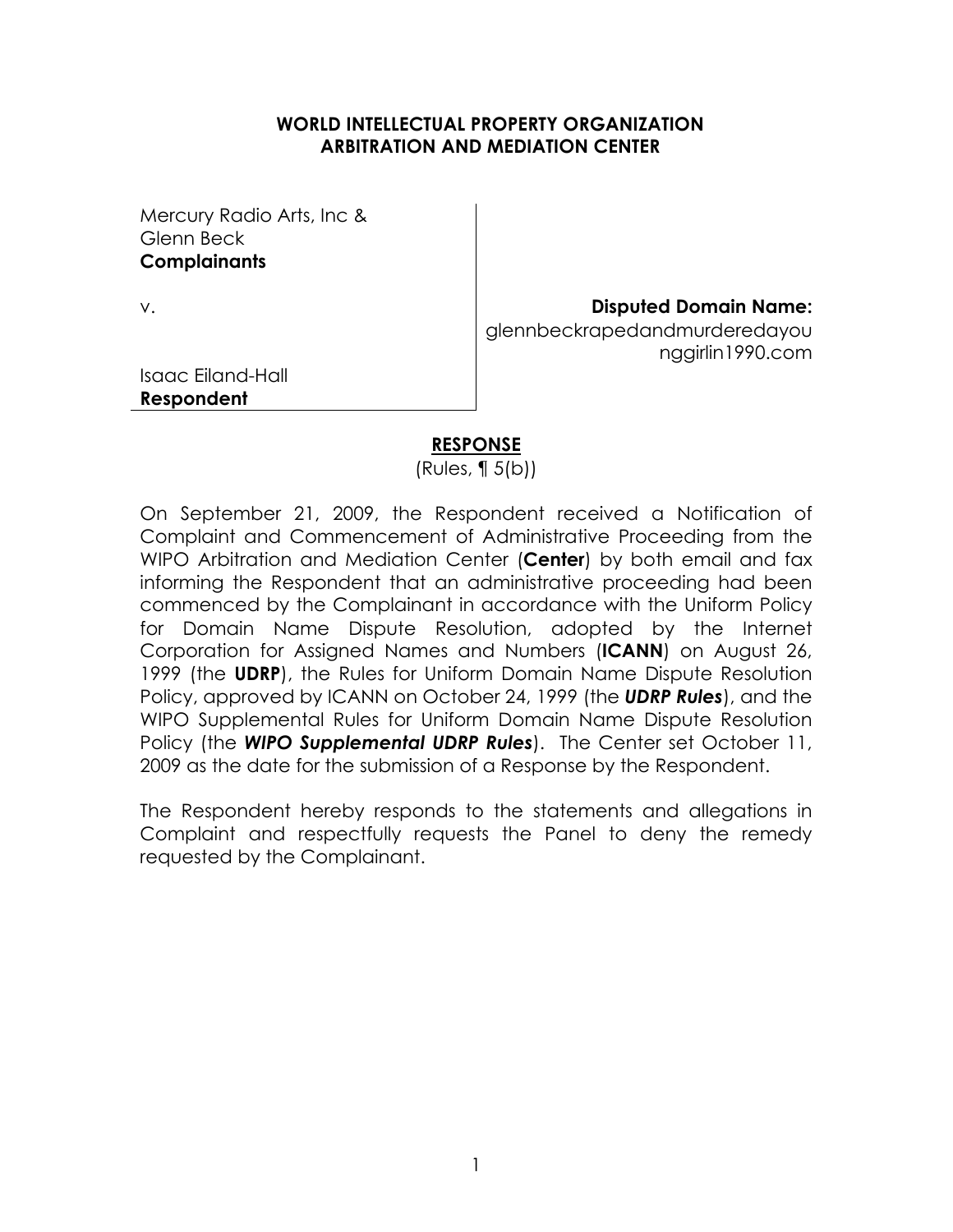### **Respondent's Contact Details**

*(UDRP Rules,* ¶ *5(b)(ii) and (iii))*

For the purposes of the administrative proceeding, the Respondent's contact details are as follows:

| Name:      | Isaac Eiland-Hall             |
|------------|-------------------------------|
| Address:   | c/o Marc J. Randazza, Esquire |
| Telephone: | 978-865-4101                  |
| Fax:       | 305-437-7662                  |
| E-mail:    | marc@mjrpa.com                |

The Respondent's authorized representative in this administrative proceeding is:

> Marc J. Randazza, PA P.O. Box 5516 Gloucester, Massachusetts 01930 Tel: 978-865-4101 Fax: 305-437-7662

The Respondent's preferred method of communications directed to the Respondent in the administrative proceeding is as follows:

> Electronic-only material Method: e-mail Address: *marc@mjrpa.com* Contact: *Marc John Randazza*

Material including hardcopy

Method: *fax* Address: *P.O. Box 5516, Gloucester, MA 01930* Fax: 305-437-7662 Contact: *Marc John Randazza*

The Parties stipulated on September 21, 2009 that unless required by technological limitations, that all communications should be transmitted electronically between the parties and the Centre.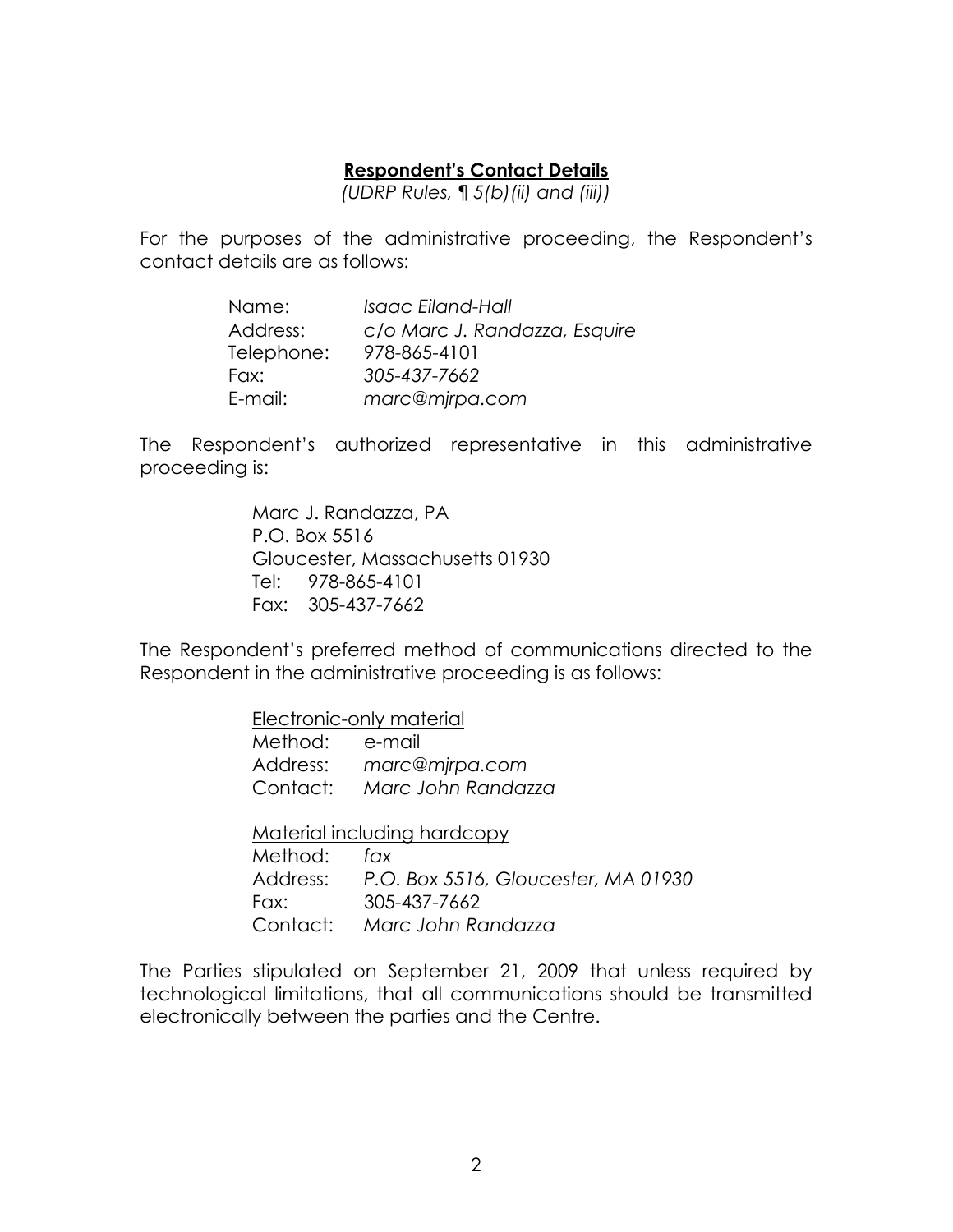## **Response to Statements and Allegations Made in Complaint The Requested Relief Should be Denied**

*(Policy,* ¶¶ *4(a), (b), (c); Rules,* ¶ *5)*

### **I. Introduction**

The Complaint fails for multiple reasons. The Complaint fails to establish rights as required by the UDRP. Even if the Panel accepts that the Complaint establishes these rights, the Respondent has legitimate rights to the domain name.

To evaluate this case, the Panel must understand the cultural, social, and political background behind the Respondent's website. Without this knowledge, the Respondent's selection of the domain name might seem puzzling, mean-spirited, and at first blush might seem to carry indicia of a false accusation against the Complainant. However, none of this is true. The website is a legitimate criticism site, consists of political satire, and thus the Respondent has legitimate rights in the domain name.

Mr. Beck's attempt to censor this criticism is improper and should be rejected.

# **A. Why Are We Here? This is not a UDRP Issue.**

The UDRP is not designed to resolve all Internet-related grievances. It is designed to handle a "relatively narrow class of cases of 'abusive registrations.'" See Second Staff Report on Implementation Documents for the UDRP  $\P$  4.1(c).<sup>1</sup>

None of the factors in ¶ 4(b) of the UDRP apply. There is no evidence that Respondent has registered and used the domain name for the purpose of selling it for profit. Respondent is not engaged in a pattern of cybersquatting. Respondent did not register the domain name to disrupt the business of a competitor, he registered it to pay homage to an existing internet meme that poked fun at Glenn Beck, to poke fun at Glenn Beck directly, and to express his political opinions.

There is no indication that the Respondent has intentionally attempted to confuse anyone searching for Mr. Beck's own website, nor that anyone was unintentionally confused – even initially. Only an abject imbecile

<sup>1</sup> http://www.icann.org/udrp/udrp-second-staff-report-24oct99.htm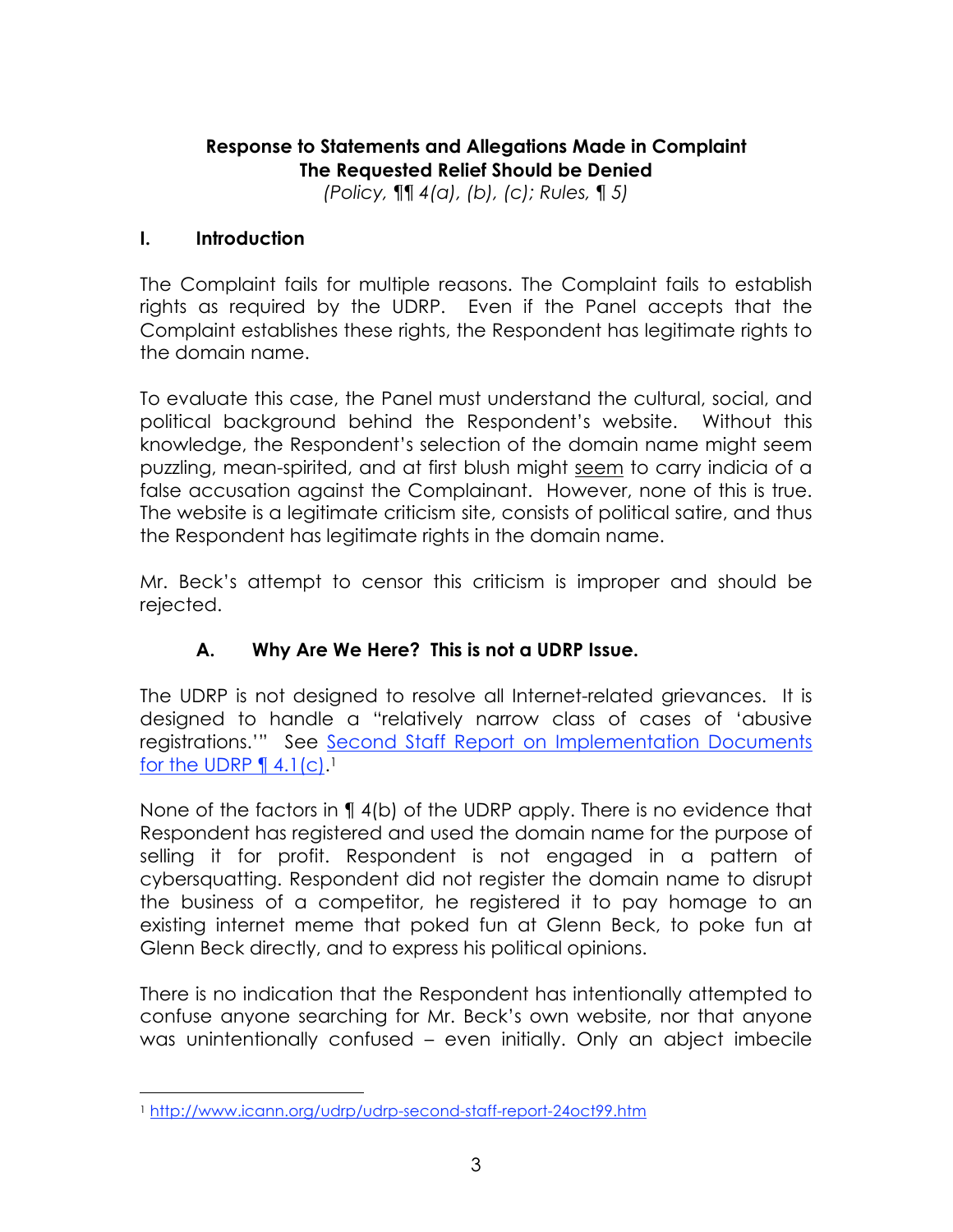could believe that the domain name would have any connection to the Complainant.

We are not here because the domain name could cause confusion. We do not have a declaration from the president of the international association of imbeciles that his members are blankly staring at the Respondent's website wondering "*where did all the race baiting content go?*" We are here because Mr. Beck wants Respondent's website shut down. He wants it shut down because Respondent's website makes a poignant and accurate satirical critique of Mr. Beck by parodying Beck's very rhetorical style. Beck's skin is too thin to take the criticism, so he wants the site down. Beck is represented by a learned and respected legal team. Accordingly, it is beyond doubt that his counsel advised him that under the First Amendment to the United States' Constitution, no action in a U.S. Court would be successful. See, e.g., *Hustler Magazine, Inc. v. Falwell*, 485 U.S. 46 (1988). Accordingly, Beck is attempting to use this transnational body to circumvent and subvert the Respondent's constitutional rights.

# **B. The UDRP is not for Defamation Claims.**

Mr. Beck attempts to gather sympathy by arguing that he is being defamed. That is quite clearly not the case, as Respondent's site is satirical political humor, not unlike the famous Campari ad in *Hustler v. Falwell*, *supra*. See Annex A. Even if Beck's defamation claims were valid, these claims are not properly brought under the Policy. See, e.g., *Jules Kendall v. Donald Mayer*, WIPO Case No. D2000-0868; *Norton Peskett v. Domain Privacy / Tom Hampson*, WIPO Case No. D2009-0724.

*The majority of the comments appearing on the website which are detrimental to the Complainant are worded as opinion rather than fact. After moving past the title and the graphic on the landing page, it becomes obvious that the website is a criticism website. Whether statements on the website are defamatory is not within the scope of the Policy, and is therefore not a matter for this Panel to decide.*

# **II. The Complaint fails under** ¶ **4(a) of the UDRP.**

In order for the Complainant to prevail, he must prove:

(i) The domain name is identical or confusingly similar to a trademark in which the Complainant has rights; and,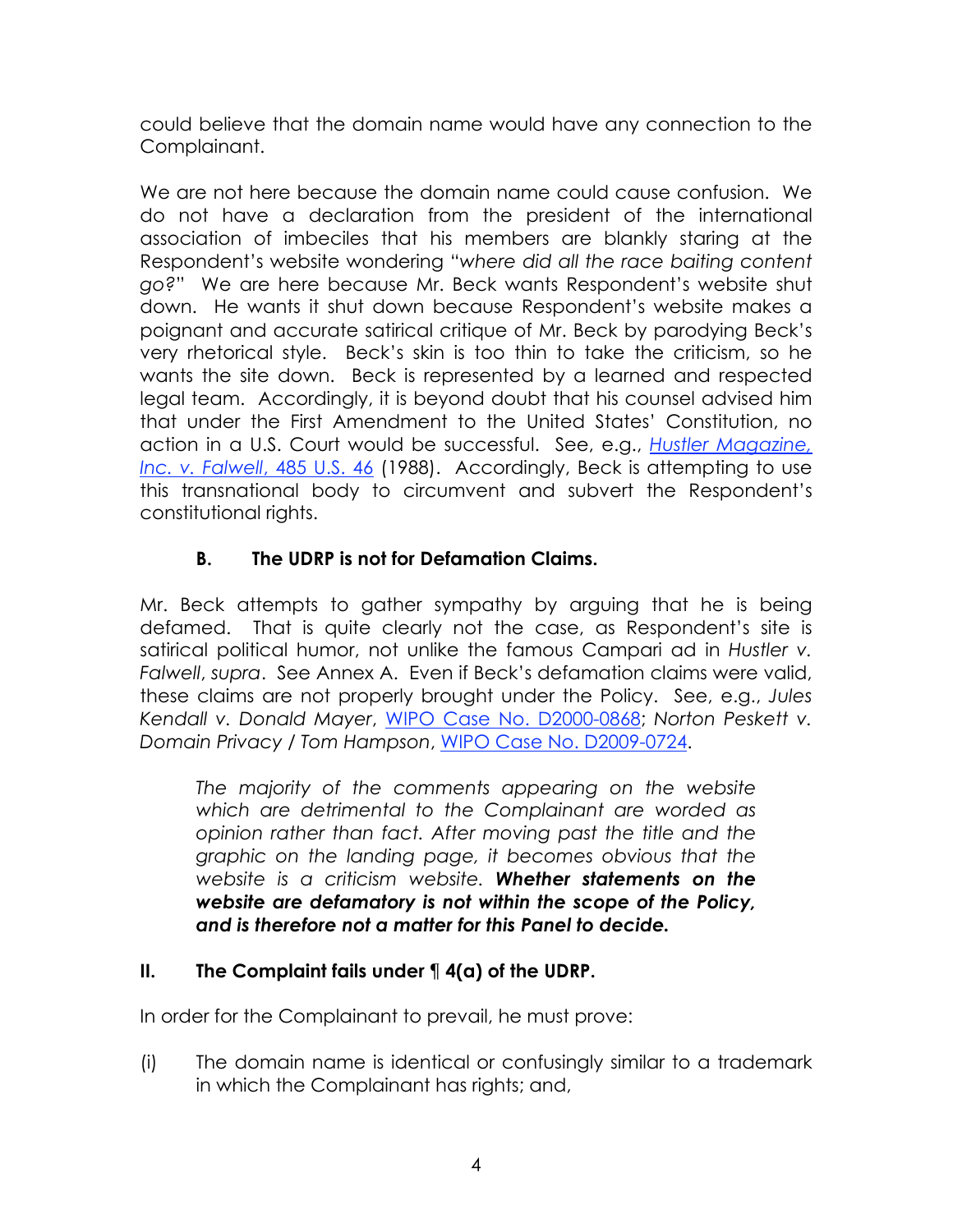- (ii) The Respondent has no rights or legitimate interests in respect of the domain name; and,
- (iii) The domain name has been registered and used in bad faith.

## **A. The Respondent has rights and legitimate interests in the domain;**

The Panel must understand the concept of Internet memes, must understand the particular internet meme in play, and should apply the First Amendment to these proceedings.

## **1. Internet Memes**

The Panel cannot evaluate this case unless it understands the underlying internet meme. The website is the name of an internet meme that came into existence just prior to the Respondent's registration of the domain.

"*The term Internet meme is a phrase used to describe a catchphrase or concept that spreads quickly from person to person via the Internet, much like an esoteric inside joke*."2 See *Internet For Beginners* (Annex B)

From "Mr. Spock Ate My Balls," (defunct) to ALL YOUR BASE ARE BELONG TO US3 to "Leeroy Jenkins"4 to a slew of sub-memes based on the movie "300"5, internet memes are as old as the internet itself, and almost as ubiquitous as actual cybersquatters. See Squidoo "Top 10 Internet Memes" (Annex C). Memes are often puzzling to those who have never encountered them before, and they are similarly puzzling to the subjects of the memes when they involve real people.

For example, the director of the movie "Downfall" is likely baffled at the Internet meme that has grown from that film. At the end of the film, there is a dramatic scene depicting Adolf Hitler's inner circle breaking the news to him that the war is lost. As Hitler pounds the table, the actual dialogue from the movie depicts his frustration with the impending end. However, amateur editors have turned the English subtitles from that scene into a humorous meme, changing the dialogue to Hitler being angry about countless disappointments. See, e.g., *Hitler finds out the truth about* 

<sup>2</sup> http://en.wikipedia.org/wiki/Internet\_meme.

<sup>3</sup> http://en.wikipedia.org/wiki/All\_your\_base\_are\_belong\_to\_us

<sup>4</sup> http://en.wikipedia.org/wiki/Leeroy\_Jenkins

<sup>5</sup> http://www.encyclopediadramatica.com/TONIGHT\_WE\_DINE\_IN\_HELL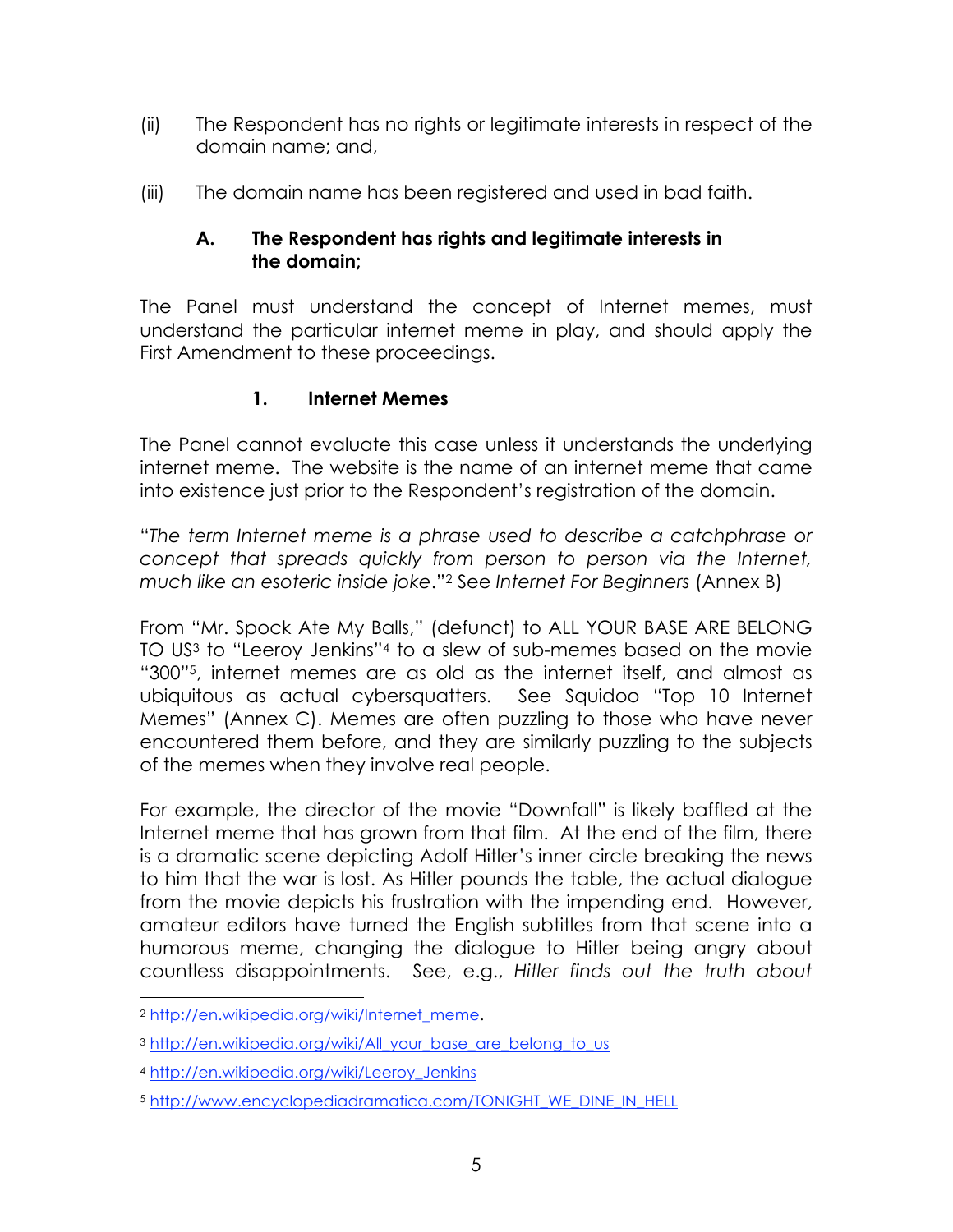*Santa,6 Hitler hates Kanye West,7 and Hitler gets banned from World of Warcraft*.8 Nobody believes that the director of the critically acclaimed "Downfall" would have directed a script in which Hitler screams "YOU HOMOSEXUAL BLOOD ELF!"

Similarly, nobody really thinks that "*Every time you masturbate… God kills a kitten*," which was an internet meme that originated on the same website that spawned the Glenn Beck meme, Fark.com. See Wikipedia "Every time you masturbate … God kills a kitten" (Annex D). Memes are not supposed to be statements of fact, and audiences understand this.

Memes often involve famous people, and they are often unflattering. Richard Gere has never dignified the infamous "Gerbil story" meme with a response, even though the story is nasty and false, and it too has entered the culture as an irrepressible meme, even making an appearance in The Simpsons, Episode 183. This is the price of celebrity – you just might wind up in a meme, and you *might* not deserve it. Richard Gere did nothing to bring the meme monster to his door. On the other hand, Mr. Beck has all but begged to become the subject of a meme. His wish has been granted, and then some. In a hilarious example of geometric memetics, the Beck Meme is now merging with other memes such as the Hitler in "Downfall" meme. <sup>9</sup> See also Reddit post<sup>10</sup> (commenter "ytknows" merging Beck meme with the "Spock ate my Balls" meme).

# **2. The Glenn Beck 1990 Meme**

The raw materials of the Glenn Beck Raped and Murdered a Young Girl in 1990 meme (hereinafter, the "Beck Meme") are twofold. The meme is a parody of from Glenn Beck's own argumentation style mated with a Gilbert Gottfried routine performed during the Comedy Central Roast of "comedian" Bob Saget. During Gottfried's speech, he kept repeating (in his trademark nasally voice) that there were rumors that Bob Saget had raped and killed a girl in 1990. Gottfriend admonished listeners to stop spreading this rumor – which had never existed in the first place. As there is no more sure fire way to destroy a joke than to explain it, much less in

<sup>6</sup> http://www.youtube.com/watch?v=Isig\_09MGTg

<sup>7</sup> *http://www.youtube.com/watch?v=zcqhQMYX8lM*

<sup>8</sup> http://www.youtube.com/watch?v=0JF03i7NfIU

<sup>9</sup> http://www.youtube.com/watch?v=nleNP\_APkWo

<sup>10</sup>http://hu.reddit.com/r/reddit.com/comments/9gfm4/78\_of\_americans\_believe\_glenn\_ beck was involved/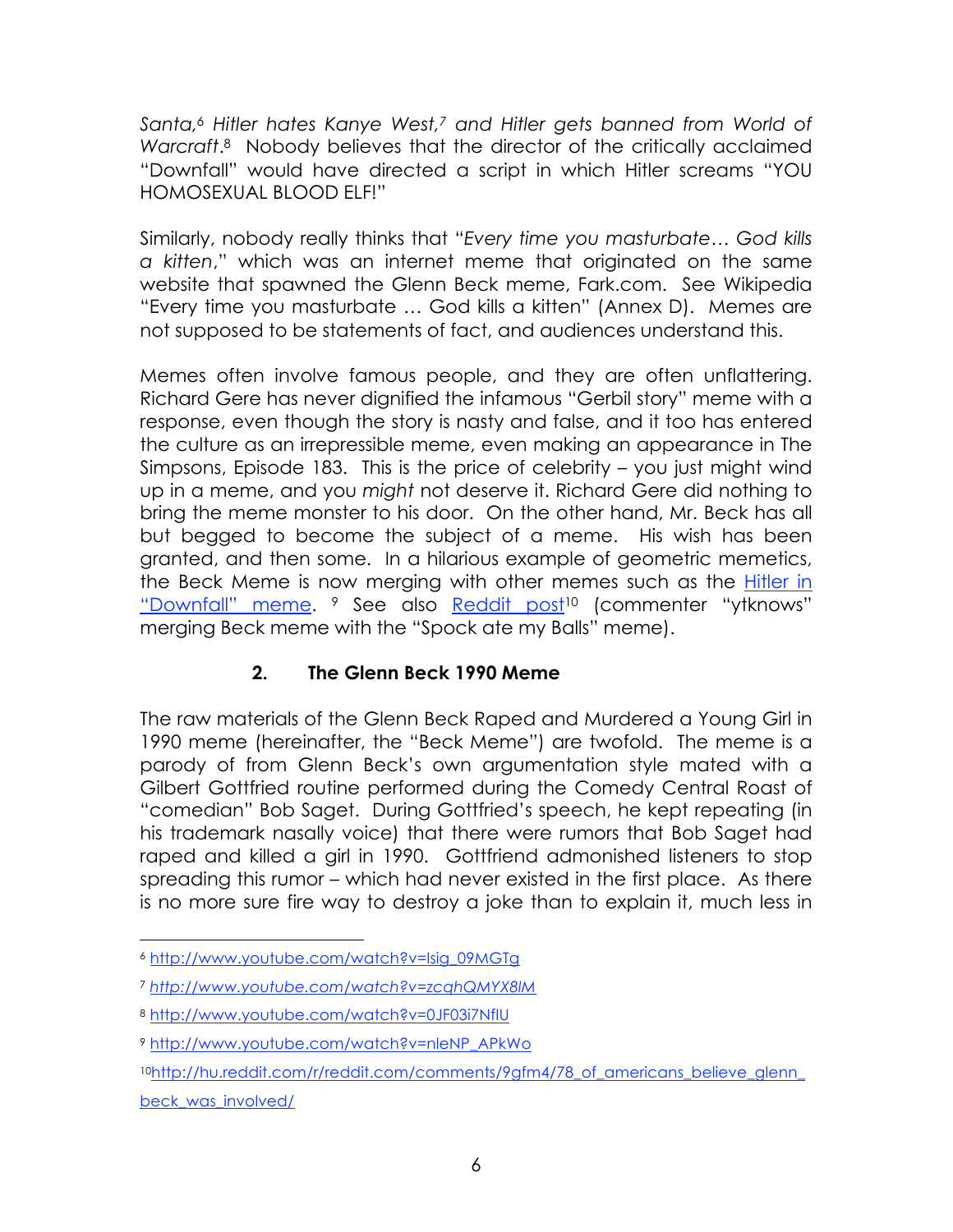legal papers, the Panel is asked to view this short video of the performance.11 The humor equation is simple: (Outrageous Accusation) + (Celebrity) + (Question Why the Celebrity Does Not Deny the Accusation) = (Confirmation of the Falsity of the Accusation + Laughter)

A poignant example of Beck using the Gottfried Technique is this Glenn Beck interview with Congressman Keith Ellison, a Muslim. Beck famously said:

*"No offense and I know Muslims, I like Muslims, I've been to mosques, I really don't think Islam is a religion of evil. I think it's being hijacked, quite frankly. With that being said, you are a Democrat. You are saying let's cut and run. And I have to tell you, I have been nervous about this interview because what I feel like saying is, sir, prove to me that you are not working with our enemies. And I know you're not. I'm not accusing you of being an enemy. But that's the way I feel, and I think a lot of Americans will feel that way."*

See transcript at Annex E. Video available here.<sup>12</sup>

The rhetorical style is simple. Beck attacks Ellison by asking **Ellison** to **prove** that Ellison is not "working with our enemies," thus placing the burden upon Ellison to "prove" that the accusation is untrue.

Quite simply, Beck's shtick is simply a cheap imitation of Gilbert Gottfried, sans the humor.

This kind of behavior led a poster on Fark.com to give the meme wheel a spin on August 31, 2009. On that forum, a user by the name of "oldweevil" gave birth to the Beck Meme at precisely 08:32:26 PM by posting the following comment:

*Why haven't we had an official response to the rumor that Glenn Beck raped and murdered a girl in 1990?* 

Others joined in the fun, and the internet had its newest meme. See Fark discussion board (Annex F). Immediately thereafter, "Glennbeck" became a verb on urbandictionary.com meaning "*To rape and murder someone (especially a young girl in 1990)."* See Annex G. The meme

<sup>11</sup> http://www.poetv.com/video.php?vid=41913.

<sup>12</sup> http://www.youtube.com/watch?v=tgbg604XqPY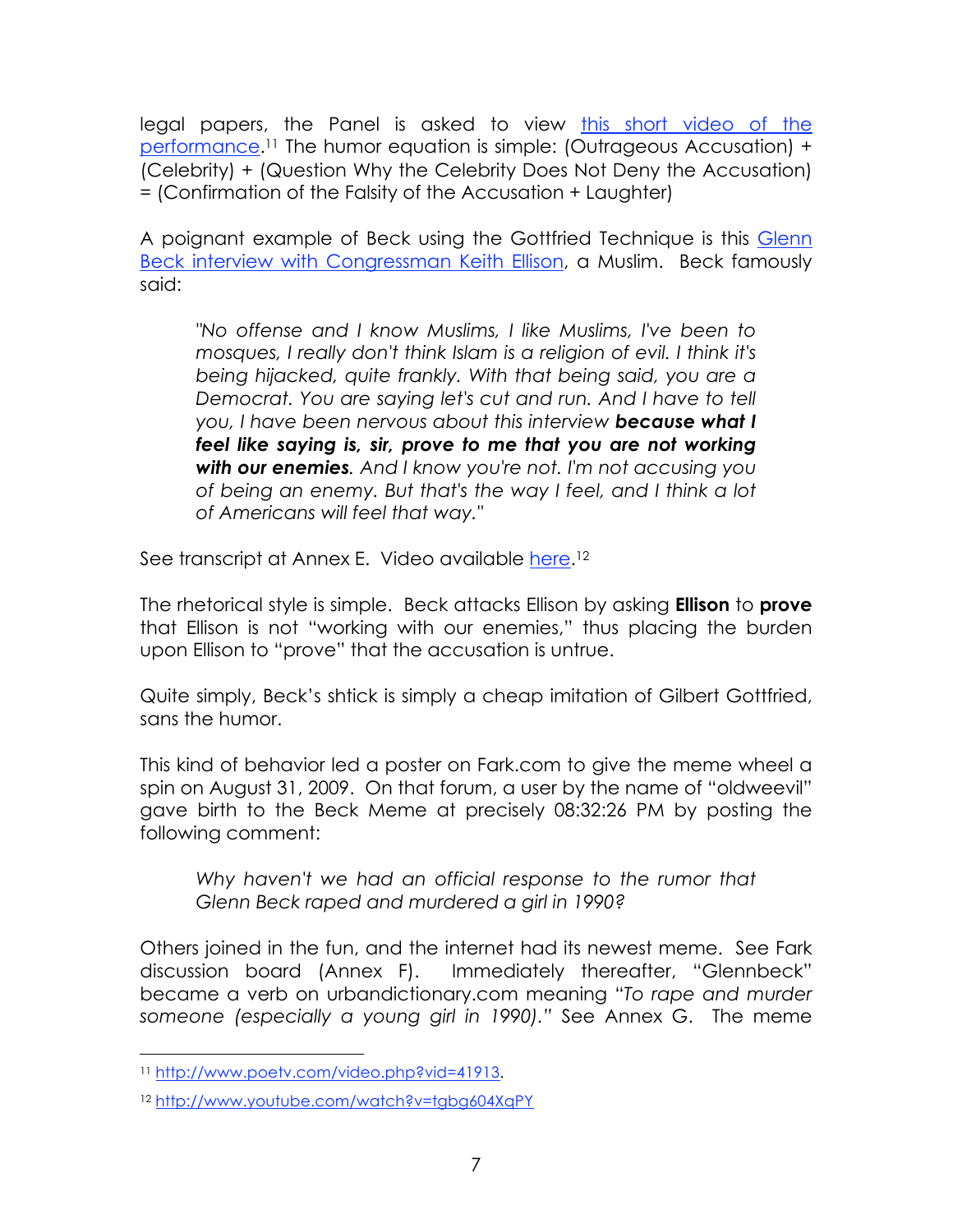spread to Yahoo Answers. See Annex H. And the next day, Respondent registered the domain name in order to memorialize the meme and to further the meme's criticism of Beck. Both are legitimate interests and neither constitute bad faith under the Policy.

For a full discussion of the history of the Beck Meme see Sam Bayard, *Will Glenn Beck Sue a Defamatory Website in 2009?* (Annex I); Jeffrey Weiss, *'Glenn Beck as Murderer' Meme: Vaccine or Infection?* (Annex J); Michael Stone, *Glenn Beck 1990: Politics of Retribution* (Annex K).

The Respondent's site itself invokes the Glenn Beck – Keith Ellison interview:

 *"Why won't Glenn Beck deny these allegations? We're not accusing Glenn Beck of raping and murdering a young girl in 1990 -- in fact, we think he didn't! But we can't help but wonder, since he has failed to deny these horrible allegations. Why won't he deny that he raped and killed a young girl in 1990?"*

Beck has tried to paint himself as a "babe in the woods" who has fallen victim to a vicious character attack. In reality, Beck is an accomplished and deliberate manipulator of public opinion, and it is absurd to suggest that he himself does not understand the nature and function of Respondent's website. Given his long history of using the Gottfried Technique, Beck must have recognized that the respondent has merely presented Mr. Beck with a mirror. If Beck does not like what he sees, the Respondent is not to blame.

> **3. The Respondent, who registered and used the domain name to criticize the Complainant and pay homage to, and participate in, an Internet meme, has legitimate Rights in the domain name.**

Although this seems to be the first time a subject of an Internet meme has tried to kill the meme by filing a UDRP action, there are many UDRP decisions involving complainants attempting to take down legitimate criticism websites, and those decisions should guide this Panel.

 There are two views under the Policy when it comes to criticism sites. See "WIPO Overview of WIPO Panel Views on Selected UDRP Questions", Paragraph 2.4.13 Under either view, the domain name is a permissible use.

 <sup>13</sup> http://www.wipo.int/amc/en/domains/search/overview/index.html#24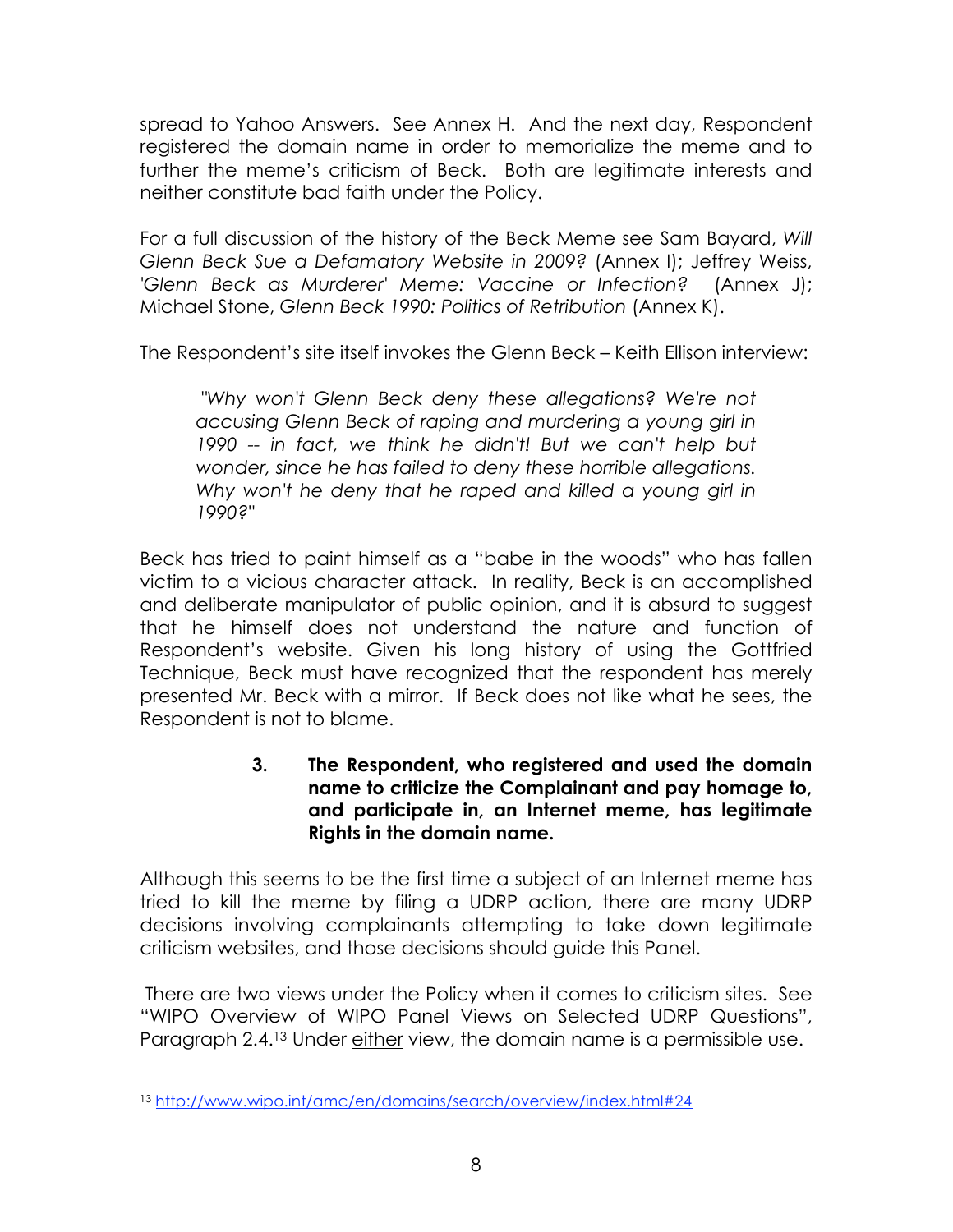View 1 states: "The right to criticize does not extend to registering a domain name that is identical or confusingly similar to the owner's registered trademark or conveys an association with the mark."

View 2 states: "Irrespective of whether the domain name as such connotes criticism, the respondent has a legitimate interest in using the trademark as part of the domain name of a criticism site if the use is fair and non-commercial."

View 1 only applies if the Panel rejects the notion that this dispute between two Americans should not be guided by the First Amendment.

It is the Respondent's position that the Panel's decision should be guided by the U.S. Constitution, and presumably Mr. Beck would prefer to take the American view rather than the transnational view.14 Nevertheless, in the event that the Panel is inclined to adopt the internationalist view, the Respondent will provide arguments against both Views.

### **a) Under the disfavored View 1, the Complainant's claim fails unless the Panel rejects the "Moron in a Hurry" test.**

View 1 should be the easiest to dispense with. The claimed "mark" is GLENN BECK. This is clearly not identical to the domain name. Accordingly, in order for the criticism to fail under View 1, the mark must be "confusingly similar to" GLENN BECK.

While the Respondent prefers to apply U.S. law, the principles of U.S. law and that of other common law countries are the same when it comes to the likelihood of confusion between a junior user and a senior user of a "mark." However, U.K. and Canadian jurists have a much pithier and more to-the-point way of discussing clear cases where no confusion could issue – the "*moron in a hurry*" test.

The Panel must examine the alleged mark and the domain name and ask whether any sensible member of the public would ever be confused. To

<sup>&</sup>lt;sup>14</sup> This presumption is founded in Beck's own expressed views. Specifically, Beck rejects any attempt to have international law supersede U.S. Constitutional Law when the two are in tension. For example, on April 2, 2009, Beck described Harold Koh's legal views (Koh is a transnationalis) as a "threat to American democracy." See Annex L, a transcript of Beck's show on that day. As such, Respondent would presume that Mr. Beck would wish for the Panel to adopt View 2, as does the Respondent.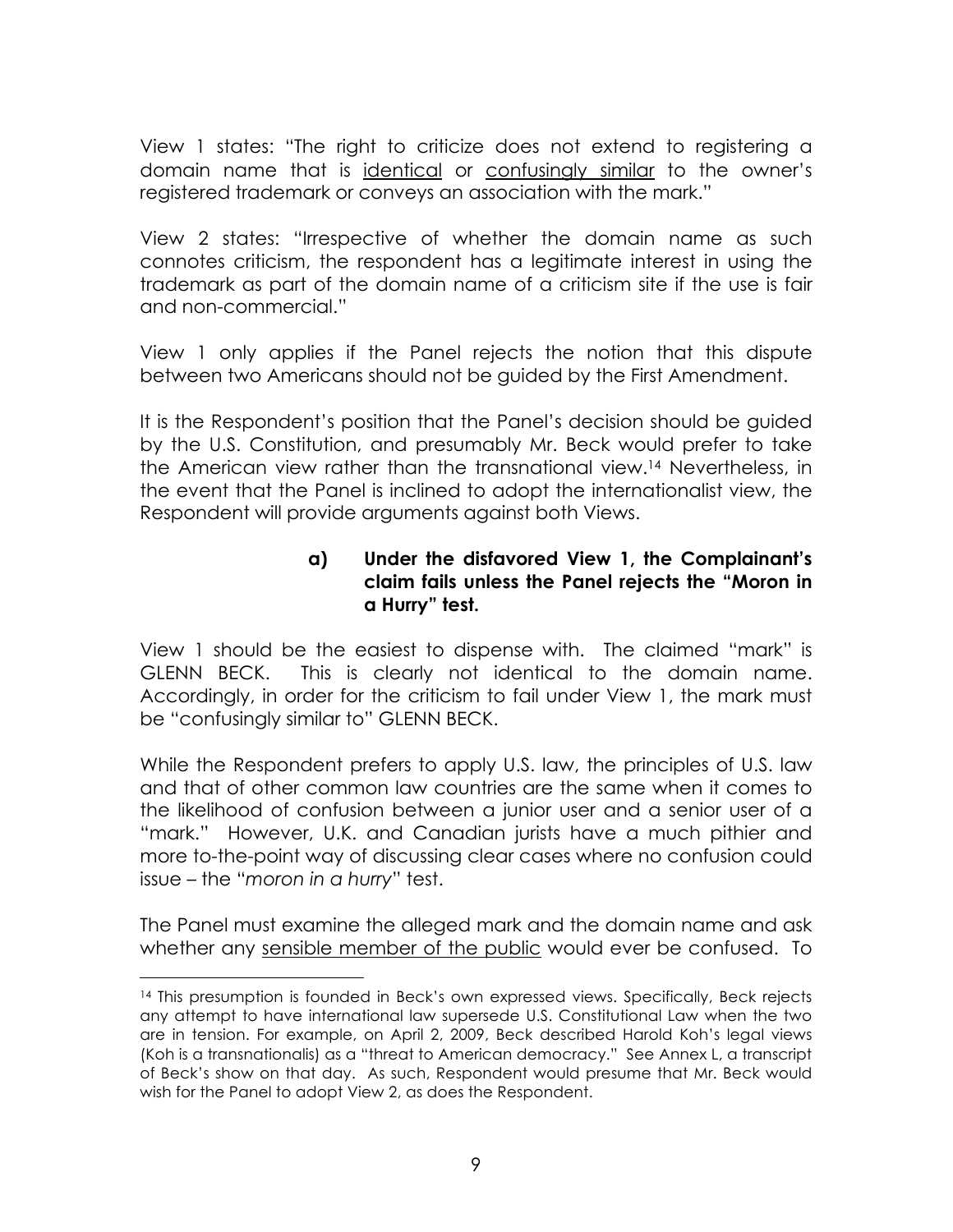further immortalize the words of Mr. Justice Foster, the only person who could possibly be misled would be "a moron in a hurry". See *Morning Star Co-Operative Ltd. v. Express Newspapers Ltd* [1979] FSR 113, 117; *Newsweek, Inc. v. British Broadcasting Corp*., [1979] RPC 441, 444 (Mr. Justice Walton approving of Foster's analysis). Canadian courts have also approved of this short-cut analysis rather than a tortured multi-factor analysis that is favored by we Americans. See, e.g., *Ratiopharm Inc. v. Laboratoires Riva Inc*., [2006] F.C.J. No. 1130 (Fed.C.C. 2006); *Mattel, Inc. v. 3894207 Canada, Inc.*, 2006 SCC 22 (Can. Sup. Ct. 2006); *Molson Canada v. Oland Breweries Ltd*., [2001] O.T.C. 129 at P 21. ('It is not sufficient that the only confusion would be to a very small, unobservant section of society; or as Foster J. put it recently, if the only person who would be misled was "a moron in a hurry'.")

### **b) Under View 2, the Complaint fails because the Respondent's domain and website are used as part of a non-commercial criticism site.**

Generally speaking, the UDRP is not intended to apply the law of any particular nation, but when the Complainant and the Respondent are citizens of the same country, it is appropriate to do so.

In this case, it is imperative to do so, as the Complainant and the Respondent are both Americans, the website is based in the US, and the registrar is in the US. See *Xtraplus Corporation v. Flawless Computers*, WIPO Case No. D2007-0070 ("UDRP panels have in applicable cases repeatedly stated that a U.S.-based website engaged in noncommercial criticism of a U.S.-based trademark owner's activities enjoys First Amendment protection, even if the domain name incorporates the complainant's trademark").

In *Howard Jarvis Taxpayers Association v. Paul McCauley*, WIPO Case No. D2004-0014, the Panel clarified how and when the First Amendment should apply to UDRP proceedings.

*[T]he United States' robust free speech tradition, which derives from the First Amendment to the United States Constitution, tends to tolerate more criticism than the laws of other countries.*

The Panel explained that in most UDRP cases over criticism sites resulting in a transfer, the parties were not Americans, and non-U.S. law was applied to the case. The prevailing view, as the *Howard Jarvis* case outlined, is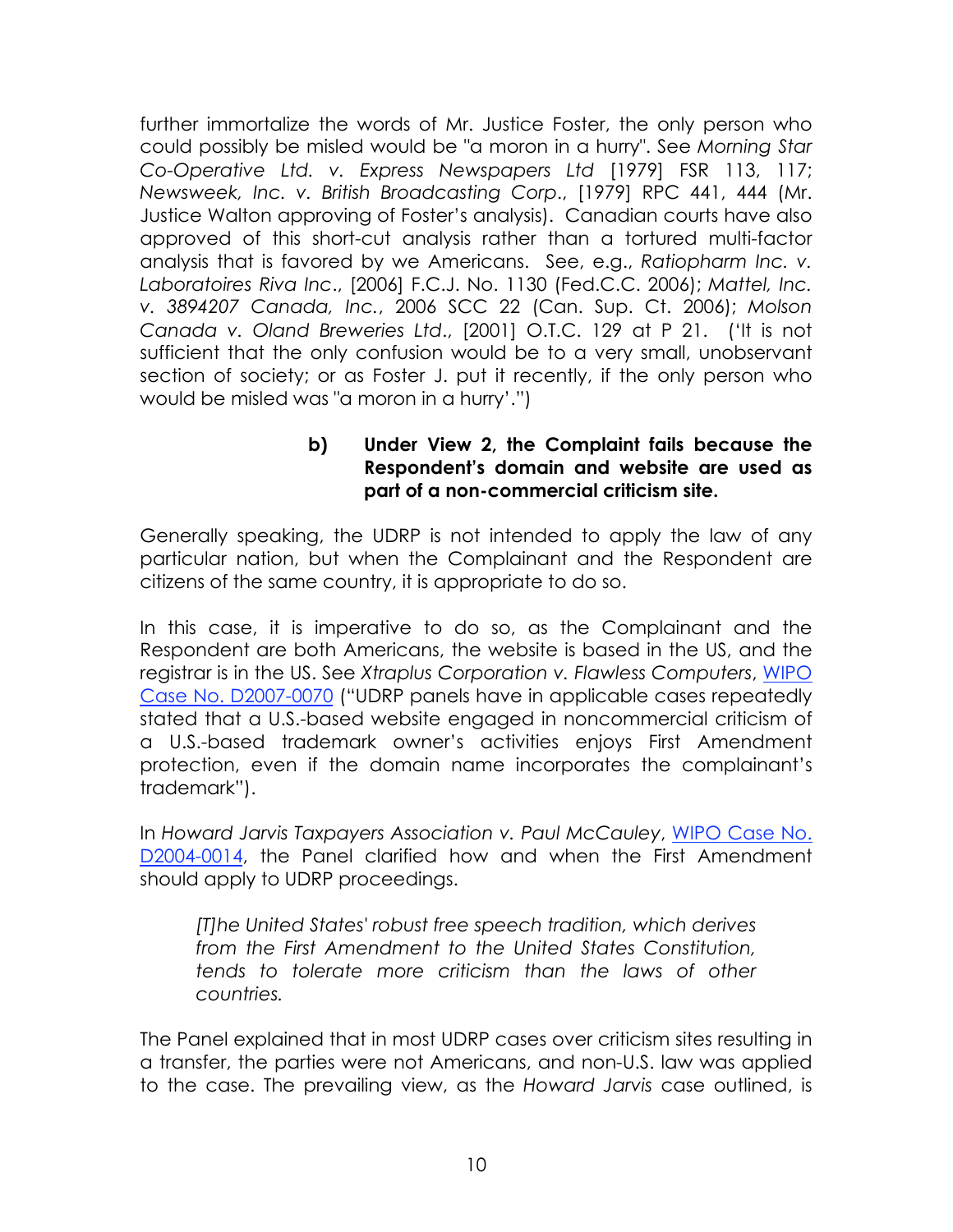that in cases involving U.S. parties, Panels apply U.S. law and find that legitimate criticism sites are protected under the First Amendment.

The best example of this principle is the case noted above, *Jerry Falwell v. Gary Cohn* WIPO Case No. D2002-0184, which rejected Falwell's claim not only because he did not have trademark rights in his name, but because the domain names at issue in that case, <jerryfalwell.com> and <jerryfallwell.com> were used to mock Jerry Falwell by actually making it seem as if the websites at those domains were themselves published by Mr. Falwell. Even though an unsuspecting visitor could have typed in either of the domain names in that case in seeking to find Falwell's own website, his attempt to stifle his critics through the UDRP process was turned back. In this case, the facts are not so sympathetic to the Complainant – as anyone looking for Glenn Beck's website would be very unlikely to type in the Respondent's entire domain name in a quest for Mr. Beck's particular shtick.

UDRP complaints involving Americans are routinely denied when the website criticizes or offers commentary about the complainant. See, e.g., *Sermo, Inc. v. CatalystMD, LLC*, WIPO Case No. D2008-0647 (transfer of criticism site denied even when respondent defaulted); *Bridgestone Firestone, Inc. v. Myers*, WIPO Case No. D2000-0190 (claim denied as bridgestone-firestone.net was a criticism site); *TMP Worldwide Inc. v. Potter*, WIPO Case No. D2000-0536 (claim denied as tmpworldwide.net and tmpworldwide.org criticized the complainant); *Bruce Springsteen v. Jeff Burgar and Bruce Springsteen Club*, WIPO Case No. D2000-1532 (denying Bruce Springsteen's attempt to seize <brucespringsteen.com> from a fan site); *Bosley Medical Group v. Kremer*, WIPO Case No. D2000- 1647 (denying complaint when respondent merely planned to launch a criticism site); *Bakers Delight Holdings Ltd. v. Andrew Austin*, WIPO Case No. D2008-0006 (website with no commercial content "dedicated to genuine criticism" without commercial gain nor an attempt to divert users looking for complainant's site was legitimate fair use); *Pensacola Christian Coll. v. Gage*, NAF Case No. FA101314 (claim denied as pensacolachristiancollege.com was a criticism site); *Action Instruments, Inc. v. Technology Associates*, WIPO Case No. D2003-0024 (same).

In U.S. courts, would-be censors meet the same fate. See *Taubman v. Webfeats*, 319 F.3d 770 (6th Cir. 2003). In that case, the Court held that <taubmansucks.com> was protected speech, even if there was economic damage to the plaintiff, stating:

"We find that Mishkoff's use of Taubman's mark in the domain name <taubmansucks.com> is purely an exhibition of Free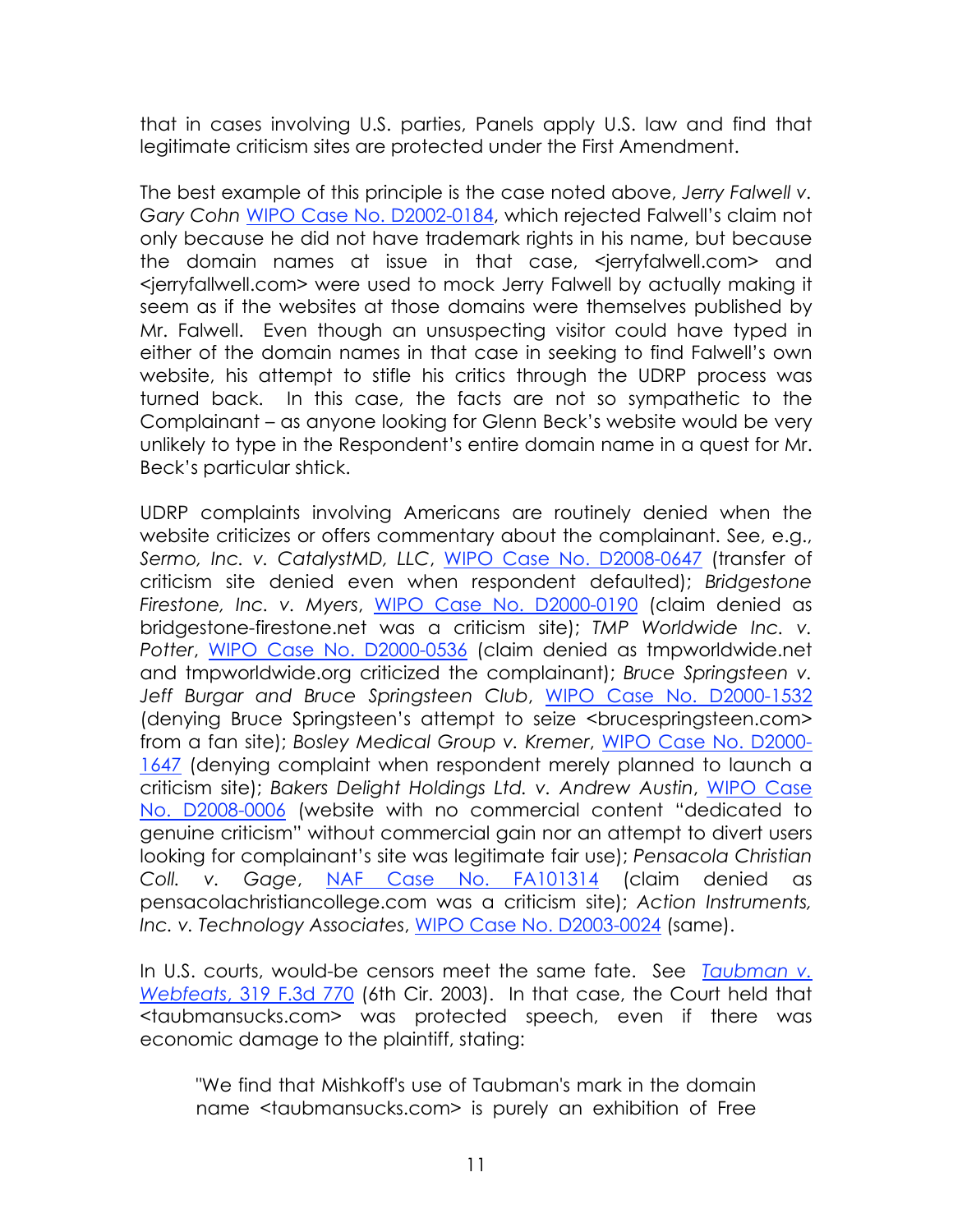Speech, and the Lanham Act is not invoked. And although economic damage might be an intended effect of Mishkoff's expression, the First Amendment protects critical commentary when there is no confusion as to source, even when it involves the criticism of a business. Such use is not subject to scrutiny under the Lanham Act."

"Hence, as per the language of the Lanham Act, any expression embodying the use of a mark not 'in connection with the sale . . . or advertising of any goods or services,' and not likely to cause confusion, is outside the jurisdiction of the Lanham Act and necessarily protected by the First Amendment."

See also, *Lamparello v. Falwell,* 420 F.3d 309 (4th Cir. 2005) (no bad faith intent to profit, thus no ACPA violation for a website criticizing the views of Jerry Falwell); *TMI Inc. v. Maxwell,* 368 F.3d 433 (5th Cir. 2004) (noncommercial criticism site not a violation of the dilution act nor the ACPA); *Lucas Nursery & Landscaping, Inc. v. Grosse*, 359 F.3d 806 (6th Cir. 2004). (<lucasnursery.com> used for legitimate criticism site and defendant showed no intent to mislead visitors or commercially profit from use of the domain).

Recognizing these principles, the UDRP tolerates nominative fair use of trademarks in the context of a criticism site. In this particular case, since the likelihood of confusion is nonexistent and there are no other indicia of bad faith, the Panel should find for the Respondent. See, e.g., *Covance, Inc. and Covance Laboratories Ltd. v. The Covance Campaign*, WIPO Case No. D2004-0206; *Howard Jarvis Taxpayers Association v. Paul McCauley*, WIPO Case No. D2004-0014.

## **c) Beck misapplies tarnishment theory**

Beck argues that "the domain name constitutes classic tarnishment." Respondent is at a loss as to what "classic tarnishment" means. In the UDRP context, "tarnishment" means something different than whatever Mr. Beck is trying to imply it means (which is unclear).

Criticism and tarnishment are not the same thing. Associating an existing mark with unwholesome products is "tarnishment." For Example, in *Hasbro, Inc. v. Internet Entertainment Group, Ltd*., 40 U.S.P.Q. 2d 1479 (W.D. Wash. 1996), there was an adult entertainment site at <candyland.com>. The registrant of that website was not trying to critique the children's board game, but rather was simply selling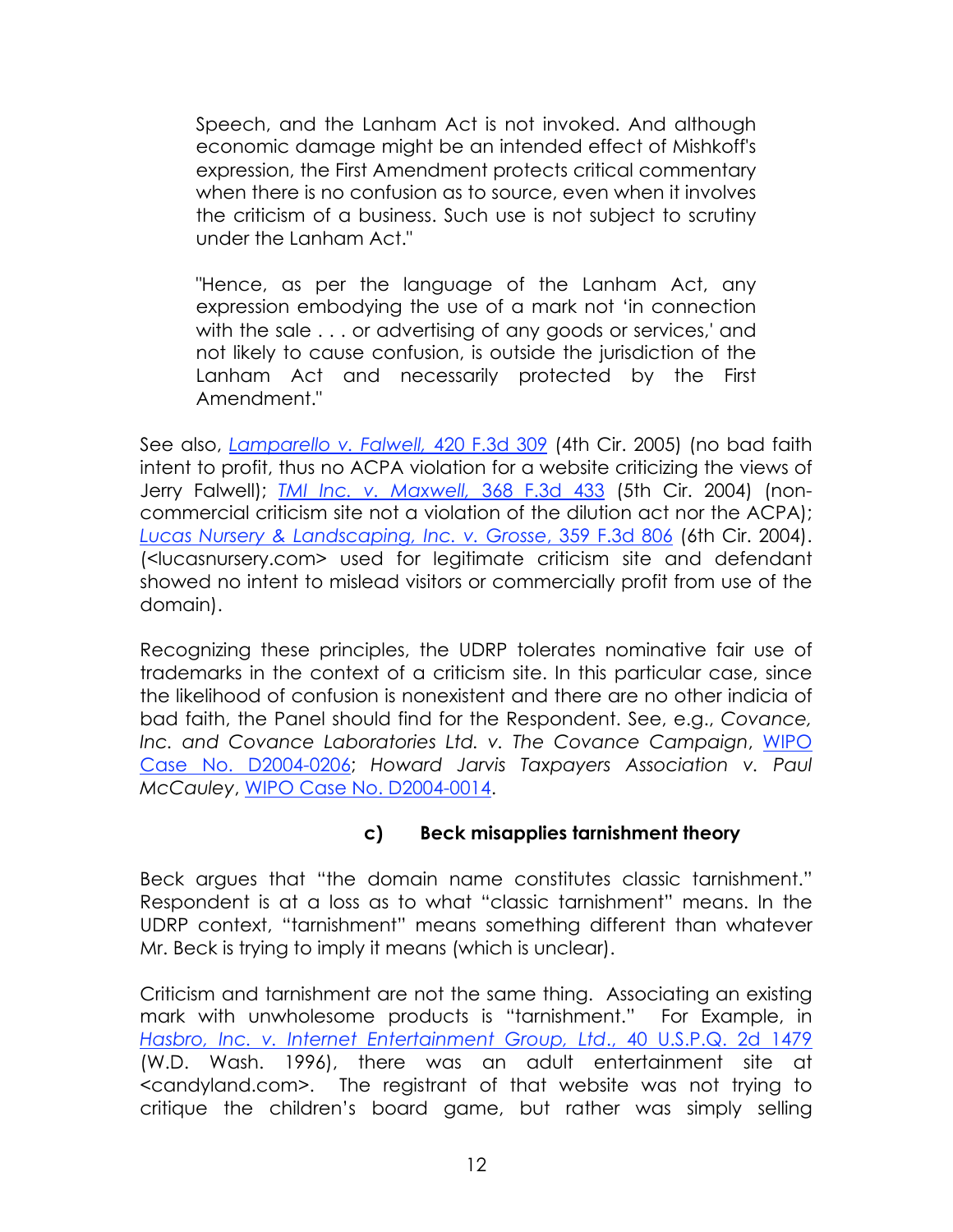pornography under a venerable existing trademark. There is no tarnishment if Respondent makes a "[n]oncommercial use of a mark," 15 U.S.C. § 1125(c)(4)B), which is the case when the site is used for criticism. See *L.L. Bean, Inc. v. Drake Publishers, Inc*., 811 F.2d 26 (1st Cir. 1987) (First Amendment is defense to dilution tarnishment claim when use is noncommercial parody).

The panel in *Britannia Building Society v. Britannia Fraud Prevention*, WIPO Case No. D2001-0505 explained this in the context of the UDRP:

Tarnishment in [the UDRP] context refers to such unseemly conduct as linking unrelated pornographic, violent or drug-related images or information to an otherwise wholesome mark.

In *Newell Operating Company v. HostMonster.com and Andrew Shalaby*, WIPO Case No. D2008-1805, the panel explained the difference between tarnishment and merely speaking ill of a complainant:

In contrast, fair-use criticism, even if libelous, does not constitute tarnishment and is not prohibited by the Policy, the primary concern of which is cybersquatting.

See also *Wal-Mart Stores, Inc. v. Richard MacLeod d/b/a For Sale*, WIPO Case No. D2000-0662 (protection for genuine criticism sites is provided by Policy's legitimate interest and bad faith prongs).

## **d) There is no commercial use**

Beck makes a desperate play to characterize the Respondent's site as a commercial enterprise by noting that it has a link to another criticism site, <foxnewsboycott.com>, which in turn sells items to support its protest message. See Complaint at ¶ 24. The mere fact that Respondent's site may have a link to another site that may itself sell something does not make the Respondent's site a commercial enterprise.

In fact, in many of the cases cited in part (b), *supra*, the protest sites had direct commercial elements to them. Nevertheless, when the overall purpose of a site is to communicate a message, and the message is not a mere subterfuge to infringe on an existing trademark, there is no bad faith.

### **B. The Complainant has failed to prove "Rights" under the Policy, and even if he had, the domain name is neither identical nor confusingly similar to the claimed mark.**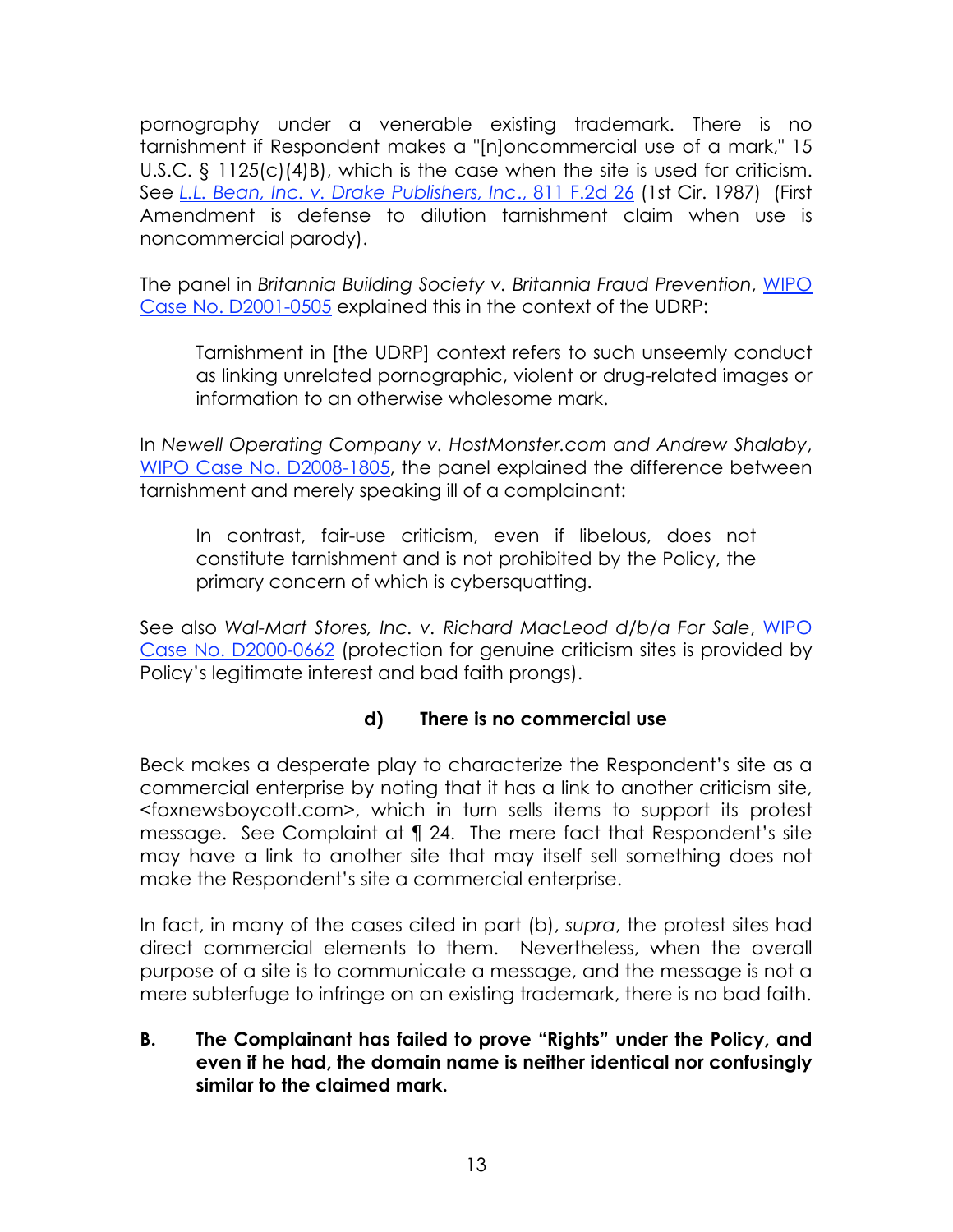Although the Complaint fails for the above reasons, it must be noted that Beck has even failed to make a case that he has rights, as that term is defined by the UDRP.

Although Mr. Beck is famous, fame does not automatically vest his name with trademark rights.

# **1. Personal Names are Not Protected Under the UDRP**

"While the UDRP does not specifically protect personal names, in situations where an unregistered personal name is being used for trade or commerce, the complainant can establish common law trademark rights in the name." WIPO Overview ¶1.6.15

# **2. The Complainant has no registered rights**

The Trademark Application shown in Complaint Exhibit C has been filed on an "Intent to Use" basis. ITU applications are granted no weight under the Policy. The Application shown in Exhibit D is, admittedly, likely to issue given recent events in the trademark file. However, this was not the case when the original complaint was filed – as this did not occur until September 16, 2009, and this was after the date that the domain name was registered – September 1, 2009.

Given these facts, the USPTO documents in Exhibit C and D to the Complaint are of no value.

## **3. The Complainant has failed to provide adequate evidence of common law rights**

The Rules compel the Panel to "*decide a complaint on the basis of the statements and documents submitted in accordance with the Policy, these Rules and any rules and principles of law that it deems applicable*." Complainant relies upon common law rights and it was incumbent upon him to provide evidence of those rights with the complaint. He has failed to do so. "Where there is uncertainty as between conflicting allegations, insufficiency of evidence is a basis for finding against the party with a burden of proof," *Percy Miller dba Boutit, Inc. Soldier University, Inc. v. Divine Mafa dba The New No Limit Records, Inc.*, NAF Case No. 114771.

 <sup>15</sup> http://www.wipo.int/amc/en/domains/search/overview/index.html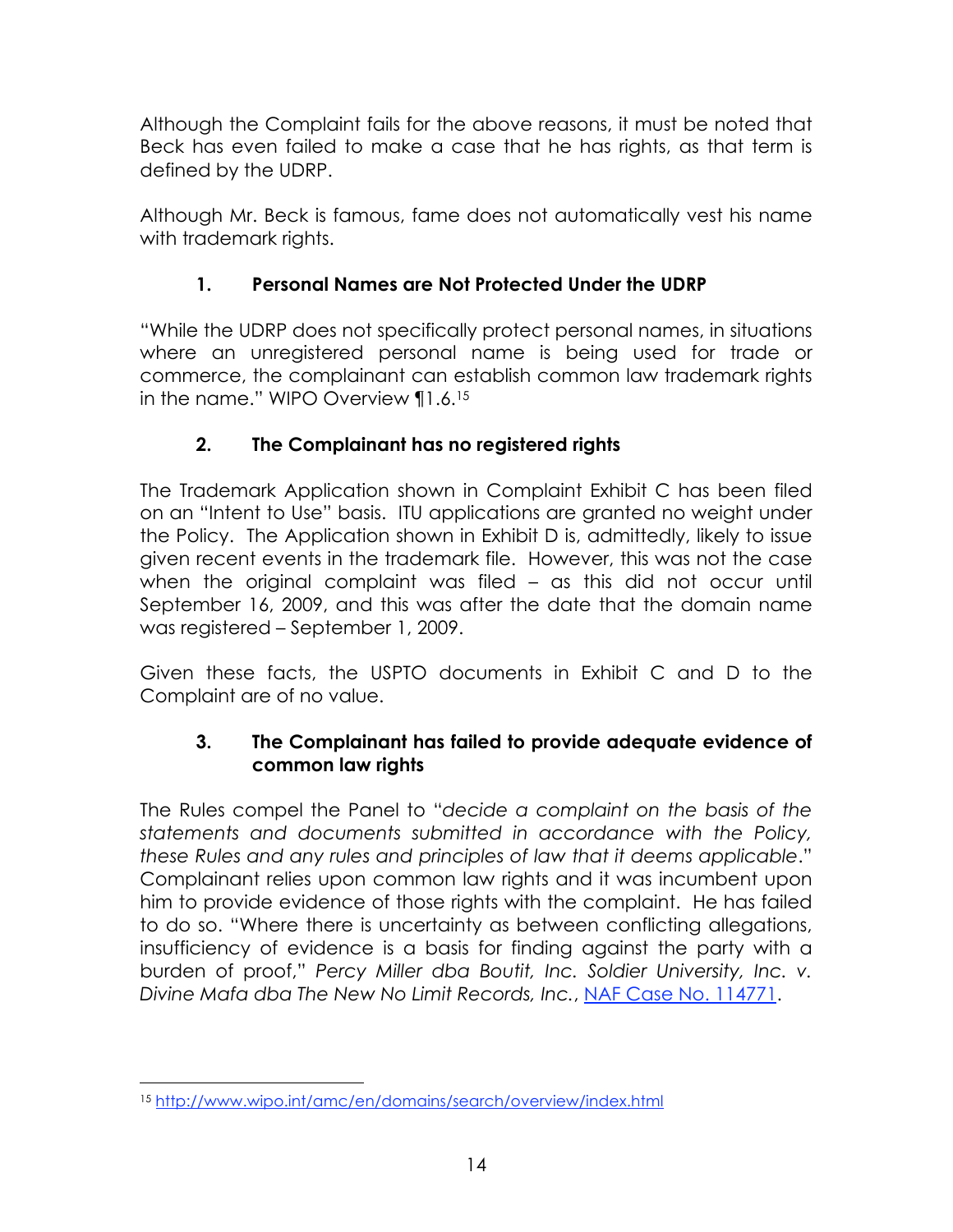Mr. Beck's complaint is replete with arguments of counsel that he is famous. See Complaint at ¶ 13-19. These were wasted arguments, since nobody, especially not the Respondent, disputes this. Mr. Beck seems to believe that because he is famous, his name is therefore a trademark. This is neither the case under the UDRP, nor under U.S. law.

The record is void of evidence of Mr. Beck's "common law rights." They may exist, but it was incumbent upon Mr. Beck to make the case for it, and he offered only six paragraphs of conclusory statements of counsel. Bald assertions of counsel are not sufficient to prove rights under the UDRP. See *David Pecker v. Mr. Ferris*, WIPO Case No. D2006-1514. No evidence of secondary meaning is provided. The only piece of evidence that was given is a printout of Mr. Beck's website. The mere fact that Mr. Beck is a celebrity with a website, without more, does not demonstrate trademark rights.

Jerry Falwell was much more famous than Mr. Beck, and like Mr. Beck, he was notoriously thin skinned about being criticized or mocked, and he deployed phalanxes of lawyers to make ill-fated attempts to silence his critics. See *Hustler v. Falwell*, *supra*.

Falwell, realizing that the U.S. Constitution would not tolerate his attempts to censor his critics, also turned to the UDRP in an attempt to circumvent the U.S. Constitution. See *The Reverend Dr. Jerry Falwell and The Liberty Alliance v. Gary Cohn, Prolife.net, and God.info*, WIPO Case No. D2002- 0184. In that case, Falwell's claim failed on two independent grounds – one being that despite Jerry Falwell's far-reaching fame, his rights in his personal name were not protectable under the Policy (the other is discussed below)

Similarly, when Anna Nicole Smith attempted to seize <annanicolesmith.com> from its Registrant, the learned panelist in that case clearly articulated how these cases are viewed under the Policy in Anna Nicole Smith c/o CMG Worldwide v. DNS Research, Inc. NAF Claim No. FA0312000220007:

*[T]he mere fact of having a successful career as an actress, singer or TV program star does not provide exclusive rights to the use of a name under the trademark laws. The cases require a clear showing of high commercial value and significant recognition of the name as solely that of the performer.*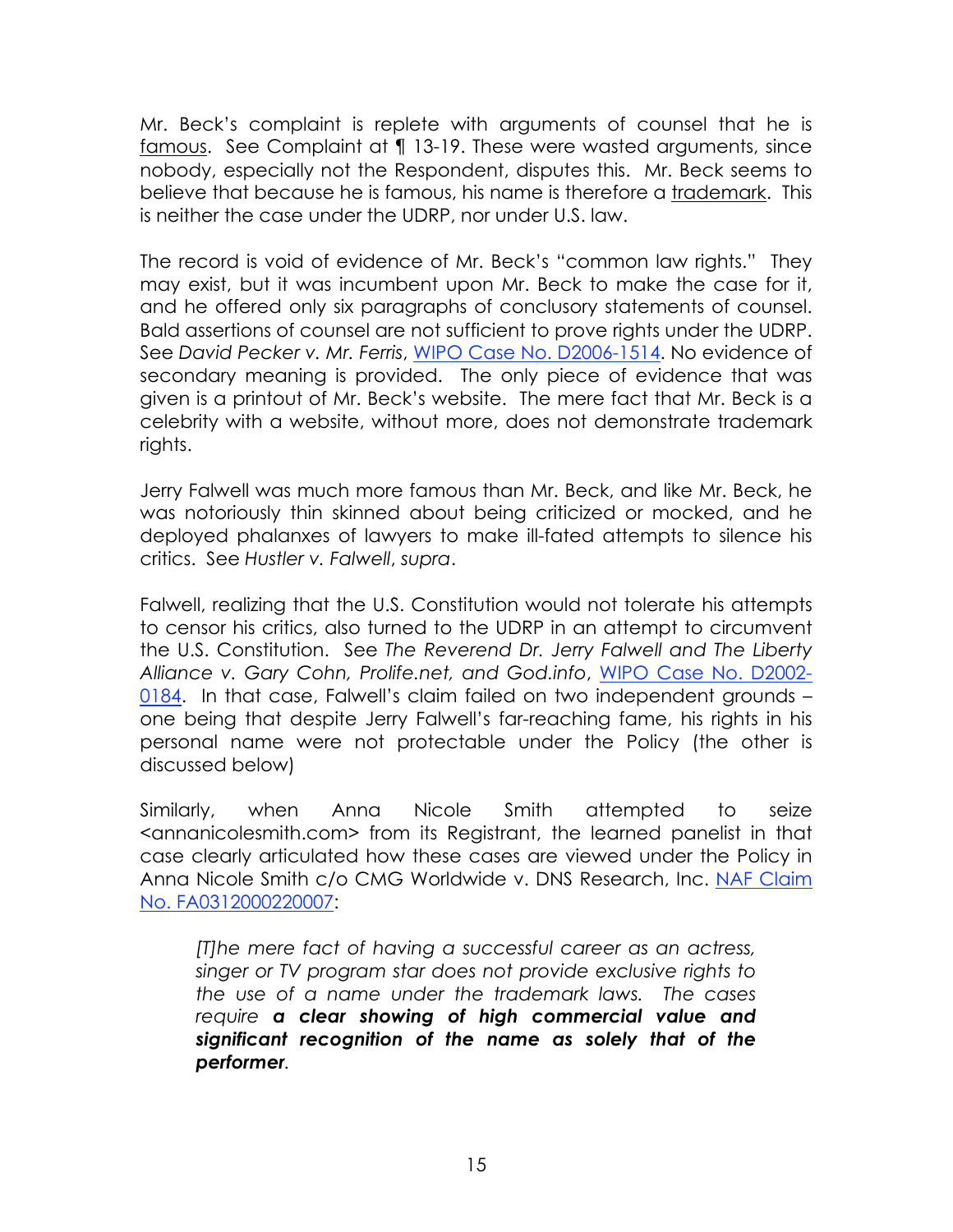### **CONCLUSION**

It is specious *at best* for Mr. Beck to assert that his fans, or the public as a whole, would confuse Respondent's website with Mr. Beck himself—unless of course it is Mr. Beck's view that his fans and the average internet user are in fact hurried morons. Respondent presumes that this is not how Mr. Beck regards his audience. And, even if he does so regard his audience, this is not a basis for upholding his complaint.

Given that Mr. Beck cannot genuinely believe or reasonably assert that Respondent's website will cause such confusion, there can be only one purpose to filing this complaint: as an attempt to silence a critic because he doesn't like being criticized.

However, Mr. Beck's lawyers are no fools. They are well aware that the First Amendment will give full protection to the Respondent's website. Therefore, we find ourselves mired in a bogus "defamation" claim under the guise of this UDRP complaint. But, this is not the forum to raise such a claim. If the "defamation" alluded to in the Complaint were truly believed to have legal validity, this case would have been brought in a U.S. court.

As the learned panel stated in *La Quinta v. Heartland Times*, WIPO Case No. D2007-1660, "something more than criticism is required to establish illegitimacy and bad faith within the meaning of the Policy." In this case, nothing more exists and the claim must be denied.

#### **Administrative Panel**

*(Rules, paras. 5(b)(iv) and (b)(v) and para. 6; Supplemental Rules, para. 7)*

The Respondent accepts the Complainant's decision to have this matter resolved by a single member panel.

#### **Other Legal Proceedings**

(Rules, para. 5(b)(vi))

None.

### **Communications**

(Rules, paras. 2(b), 5(b)(vii); Supplemental Rules, para. 3)